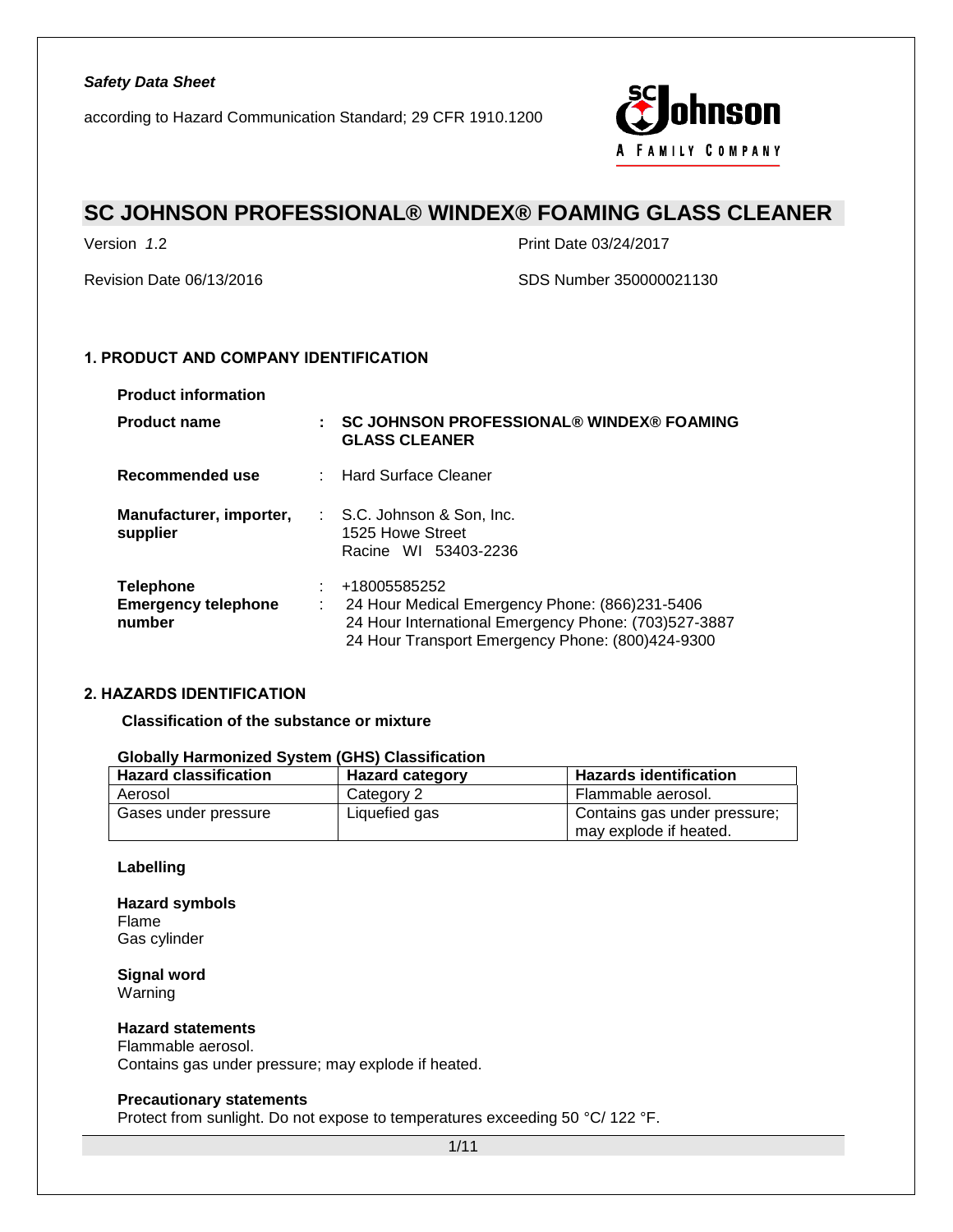according to Hazard Communication Standard; 29 CFR 1910.1200



# **SC JOHNSON PROFESSIONAL® WINDEX® FOAMING GLASS CLEANER**

Version *1*.2 Print Date 03/24/2017

Revision Date 06/13/2016 SDS Number 350000021130

Protect from sunlight. Store in a well-ventilated place. Keep away from heat/sparks/open flames/hot surfaces. No smoking. Do not spray on an open flame or other ignition source. Do not pierce or burn, even after use.<br>Other hazards : None **Other hazards** : None identified

# **3. COMPOSITION/INFORMATION ON INGREDIENTS**

| Chemical Name                    | CAS-No.   | Weight percent |
|----------------------------------|-----------|----------------|
| Isobutane                        | 75-28-5   | $1.00 - 5.00$  |
| Propylene glycol monobutyl ether | 5131-66-8 | $1.00 - 5.00$  |

The specific chemical identity and/or exact percentage (concentration) of this composition has been withheld as a trade secret.

For additional information on product ingredients, see www.whatsinsidescjohnson.com.

# **4. FIRST AID MEASURES**

| Eye contact         | : No special requirements  |
|---------------------|----------------------------|
| <b>Skin contact</b> | : No special requirements  |
| <b>Inhalation</b>   | : No special requirements. |
| Ingestion           | : No special requirements  |

# **5. FIREFIGHTING MEASURES**

| Suitable extinguishing<br>media                | : Use water spray, alcohol-resistant foam, dry chemical or<br>carbon dioxide.                                           |
|------------------------------------------------|-------------------------------------------------------------------------------------------------------------------------|
| <b>Specific hazards during</b><br>firefighting | : Aerosol Product - Containers may rocket or explode in heat of<br>fire.                                                |
| <b>Further information</b>                     | : Fight fire from maximum distance or protected area. Cool and<br>use caution when approaching or handling fire-exposed |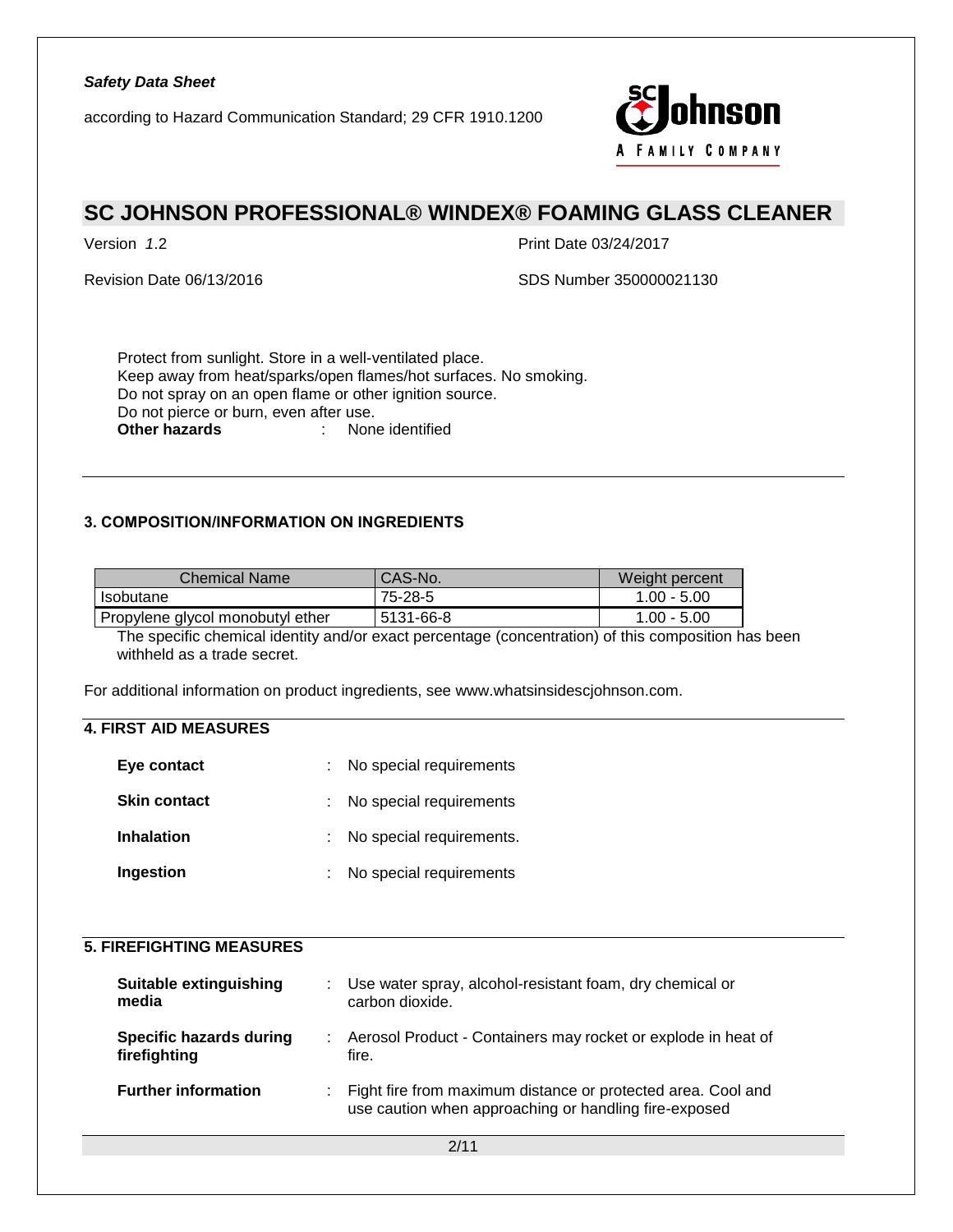

# **SC JOHNSON PROFESSIONAL® WINDEX® FOAMING GLASS CLEANER**

Version *1*.2 Print Date 03/24/2017

Revision Date 06/13/2016 SDS Number 350000021130

containers. Fight fire with normal precautions from a reasonable distance. Standard procedure for chemical fires. Wear full protective clothing and positive pressure selfcontained breathing apparatus. In case of fire and/or explosion do not breathe fumes.

# **6. ACCIDENTAL RELEASE MEASURES**

| <b>Personal precautions</b>                                        |   | Remove all sources of ignition.<br>Wash thoroughly after handling.                                                                                                                                                                                                                                                                                                   |
|--------------------------------------------------------------------|---|----------------------------------------------------------------------------------------------------------------------------------------------------------------------------------------------------------------------------------------------------------------------------------------------------------------------------------------------------------------------|
| Environmental<br>precautions                                       |   | Outside of normal use, avoid release to the environment.                                                                                                                                                                                                                                                                                                             |
| <b>Methods and materials</b><br>for containment and<br>cleaning up | ÷ | If damage occurs to aerosol can:<br>Contain spillage, soak up with non-combustible absorbent<br>material, (e.g. sand, earth, diatomaceous earth, vermiculite)<br>and transfer to a container for disposal according to local /<br>national regulations (see section 13).<br>Use only non-sparking equipment.<br>Dike large spills.<br>Clean residue from spill site. |

### **7. HANDLING AND STORAGE**

| <b>Handling</b>                                           |    |                                                                                                                                                                                                                                 |
|-----------------------------------------------------------|----|---------------------------------------------------------------------------------------------------------------------------------------------------------------------------------------------------------------------------------|
| <b>Precautions for safe</b><br>handling                   |    | : Avoid contact with skin, eyes and clothing.<br>For personal protection see section 8.<br>Use only as directed.<br>KEEP OUT OF REACH OF CHILDREN AND PETS.<br>Pressurized container.<br>Do not pierce or burn, even after use. |
| <b>Advice on protection</b><br>against fire and explosion |    | : Keep away from sources of ignition - No smoking.<br>Do not spray on an open flame or other ignition source.                                                                                                                   |
| <b>Storage</b>                                            |    |                                                                                                                                                                                                                                 |
| <b>Requirements for storage</b><br>areas and containers   | ÷. | Keep container closed when not in use.<br>Protect from sunlight. Do not expose to temperatures                                                                                                                                  |
|                                                           |    | 2144                                                                                                                                                                                                                            |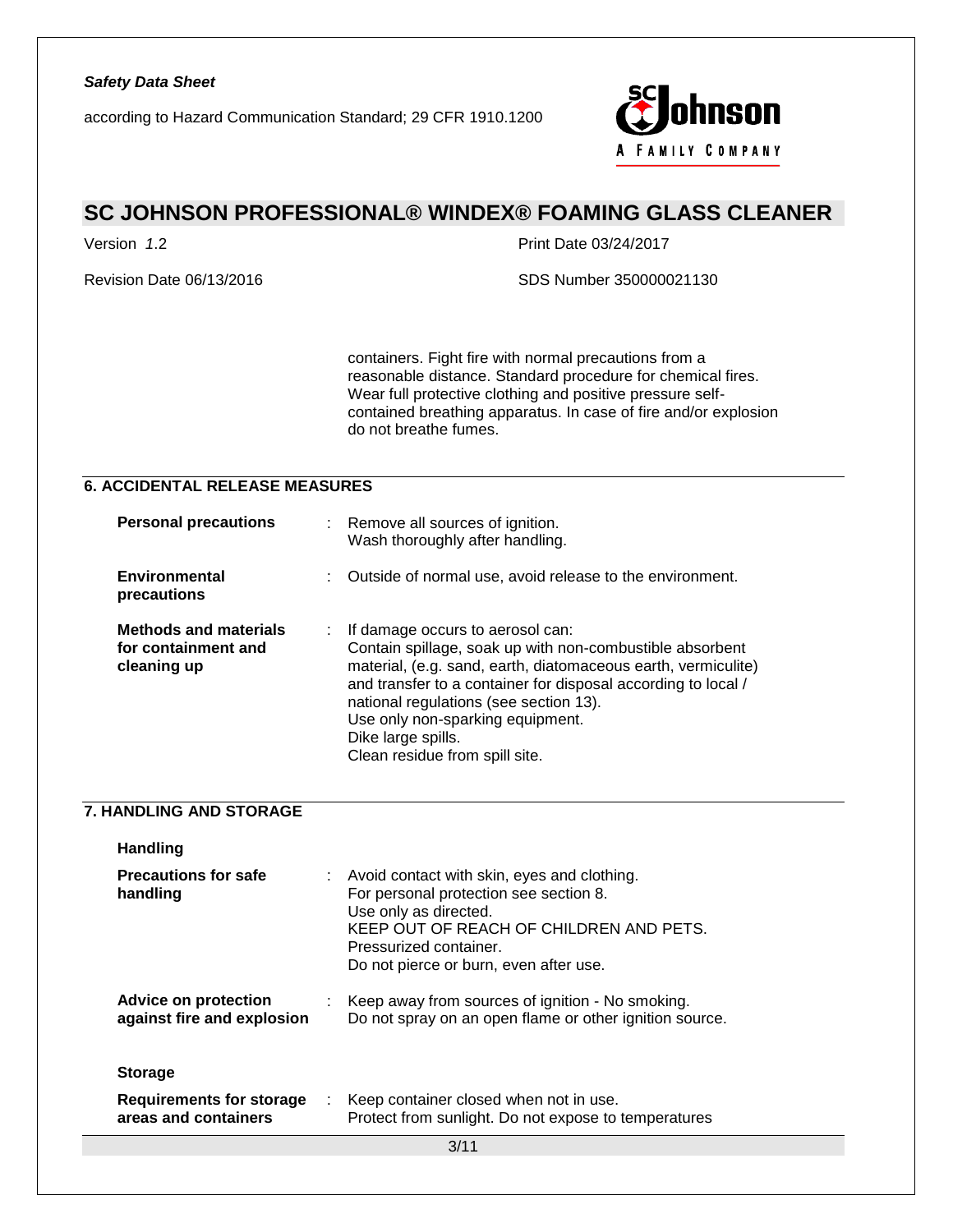according to Hazard Communication Standard; 29 CFR 1910.1200



# **SC JOHNSON PROFESSIONAL® WINDEX® FOAMING GLASS CLEANER**

Version *1*.2 Print Date 03/24/2017

Revision Date 06/13/2016 SDS Number 350000021130

exceeding 50 °C/ 122 °F. Keep in a dry, cool and well-ventilated place.

# **8. EXPOSURE CONTROLS/PERSONAL PROTECTION**

### **Occupational Exposure Limits**

| <b>Components</b> | CAS-No. | mg/m3 | ppm         | Non-<br>standard<br>units | <b>Basis</b>                |
|-------------------|---------|-------|-------------|---------------------------|-----------------------------|
| <b>Isobutane</b>  | 75-28-5 | ۰     | $1,000$ ppm |                           | <b>ACGIH</b><br><b>STEL</b> |

### **Personal protective equipment**

| <b>Respiratory protection</b> | t. | No special requirements.                                                                                  |
|-------------------------------|----|-----------------------------------------------------------------------------------------------------------|
| <b>Hand protection</b>        | ÷. | No special requirements.                                                                                  |
| Eye protection                |    | No special requirements.                                                                                  |
| Skin and body protection      |    | No special requirements.                                                                                  |
| <b>Hygiene measures</b>       | ÷. | Handle in accordance with good industrial hygiene and safety<br>practice. Wash thoroughly after handling. |

# **9. PHYSICAL AND CHEMICAL PROPERTIES**

| Form                   | ÷ | aerosol<br>Compressed gas |  |
|------------------------|---|---------------------------|--|
| <b>Color</b>           | ÷ | translucent               |  |
| Odor                   | ÷ | characteristic            |  |
| <b>Odour Threshold</b> |   | : No data available       |  |
| pH                     |   | : 11                      |  |
|                        |   | 4/11                      |  |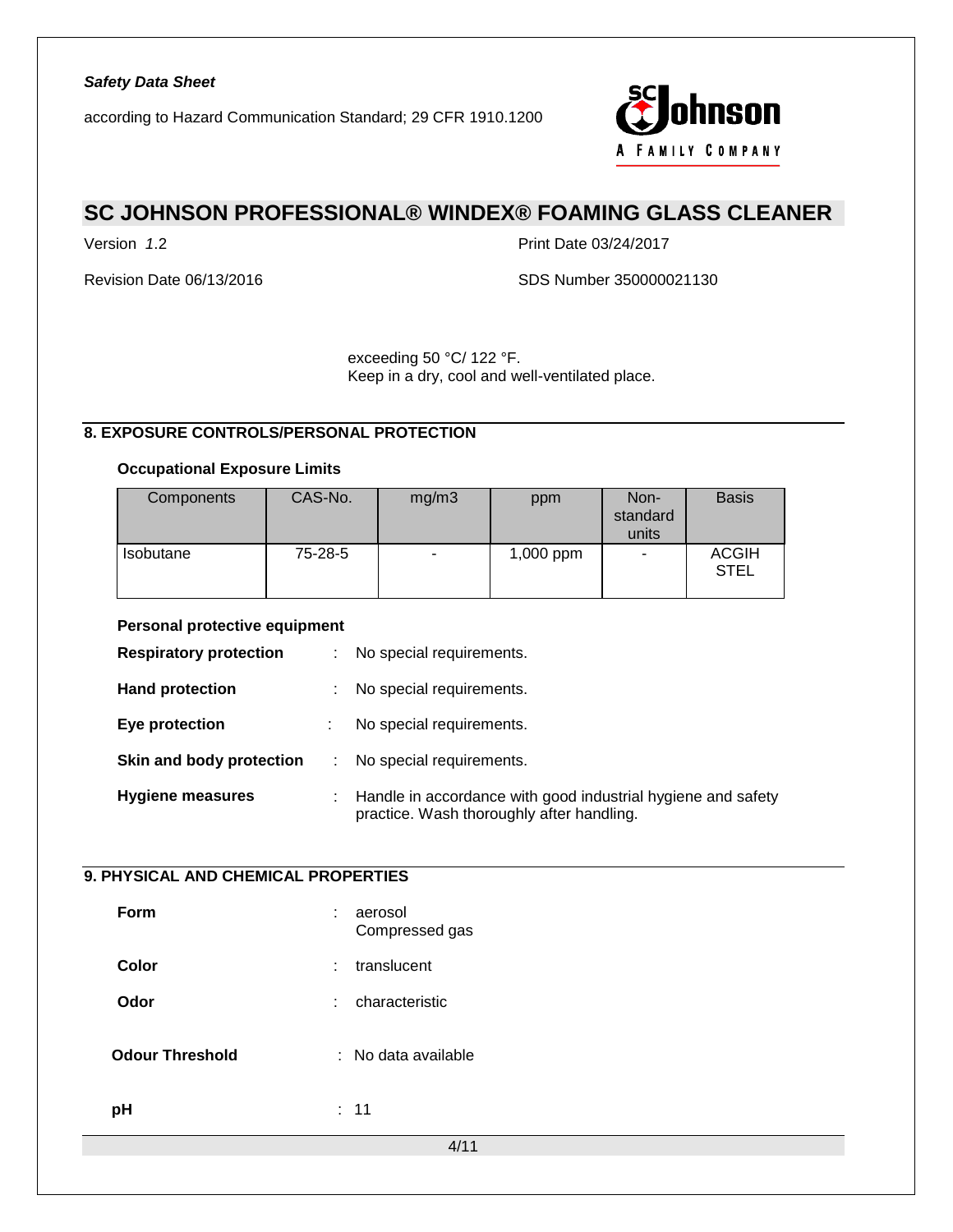according to Hazard Communication Standard; 29 CFR 1910.1200



# **SC JOHNSON PROFESSIONAL® WINDEX® FOAMING GLASS CLEANER**

Version *1*.2 Print Date 03/24/2017

Revision Date 06/13/2016 SDS Number 350000021130

at (25 C) (undiluted)

| <b>Melting point/freezing point : No data available</b>                    |                                                                       |
|----------------------------------------------------------------------------|-----------------------------------------------------------------------|
| Initial boiling point and<br>boiling range                                 | : No data available                                                   |
| <b>Flash point</b>                                                         | $: < -7$ C<br>< 19.4 °F<br>Method: Tag Closed Cup (TCC)<br>Propellant |
| <b>Evaporation rate</b>                                                    | : No data available                                                   |
| Flammability (solid, gas)                                                  | : Does not sustain combustion.                                        |
| <b>Upper/lower flammability or : No data available</b><br>explosive limits |                                                                       |
| Vapour pressure                                                            | : No data available                                                   |
| <b>Vapour density</b>                                                      | : No data available                                                   |
| <b>Relative density</b>                                                    | : 8.327 lb/gal at 20 C                                                |
| Solubility(ies)                                                            | : soluble                                                             |
| Partition coefficient: n-<br>octanol/water                                 | : No data available                                                   |
| <b>Auto-ignition temperature</b>                                           | : not auto-flammable                                                  |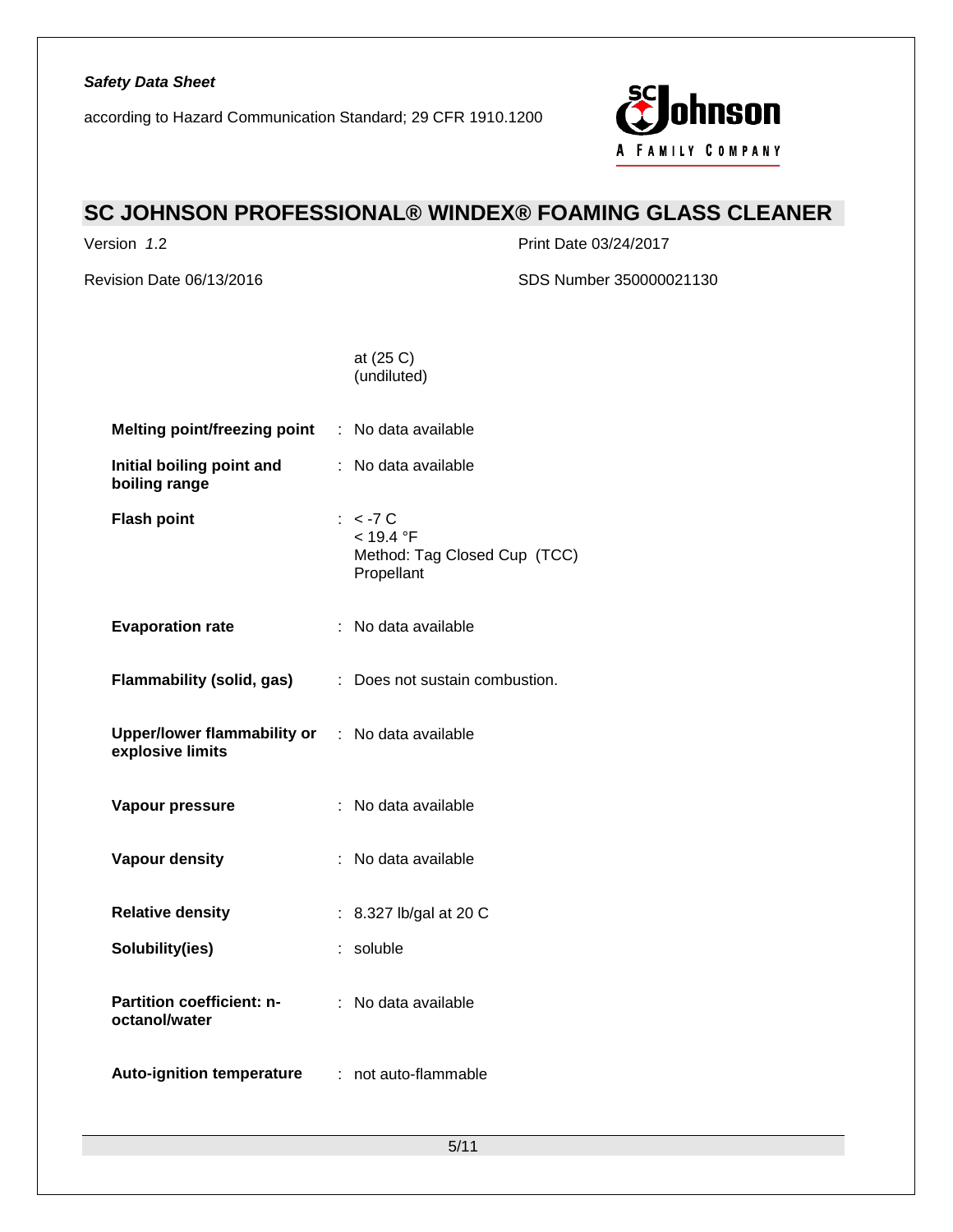according to Hazard Communication Standard; 29 CFR 1910.1200



# **SC JOHNSON PROFESSIONAL® WINDEX® FOAMING GLASS CLEANER** Version *1*.2 Print Date 03/24/2017 Revision Date 06/13/2016 SDS Number 350000021130 6/11 **Decomposition temperature** : No data available **Viscosity, dynamic** : No data available **Viscosity, kinematic** : No data available **Oxidizing properties** : not determined **Volatile Organic Compounds Total VOC (wt. %)\*** : 6.9 % - additional exemptions may apply \*as defined by US Federal and State Consumer Product **Regulations Other information : not determined : not determined : not determined : not determined : not determined : not determined :**  $\vert$ **10. STABILITY AND REACTIVITY Possibility of hazardous reactions** : If accidental mixing occurs and toxic gas is formed, exit area immediately. Do not return until well ventilated. **Conditions to avoid** : Heat, flames and sparks. **Incompatible materials** : Do not mix with bleach or any other household cleaners. Strong bases **Hazardous decomposition products** : Thermal decomposition can lead to release of irritating gases and vapours. **11. TOXICOLOGICAL INFORMATION Emergency Overview : Warning Acute oral toxicity** : **Acute inhalation toxicity** :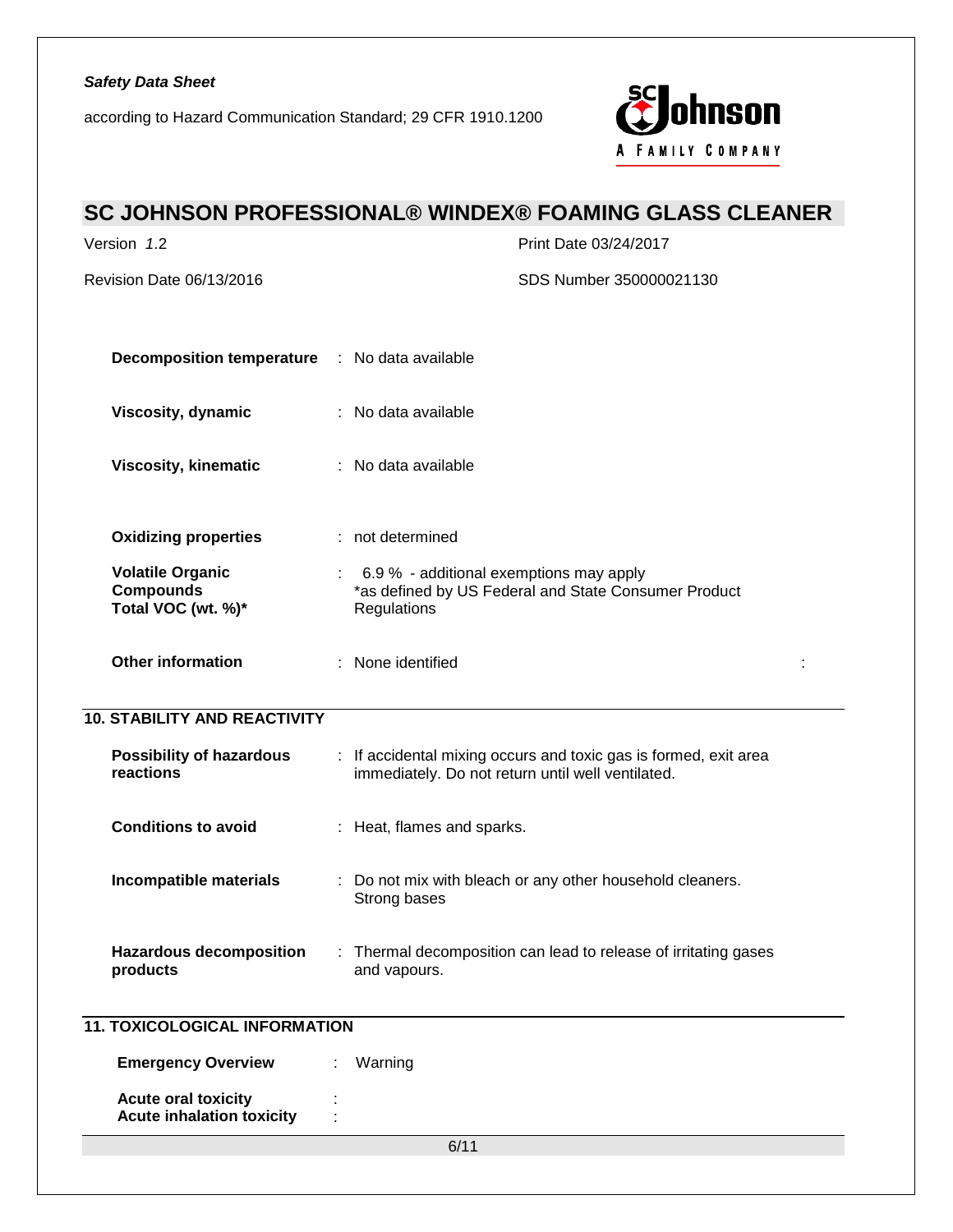according to Hazard Communication Standard; 29 CFR 1910.1200



# **SC JOHNSON PROFESSIONAL® WINDEX® FOAMING GLASS CLEANER**

Version *1*.2 Print Date 03/24/2017

Revision Date 06/13/2016 SDS Number 350000021130

## **Acute dermal toxicity** :

| <b>GHS Properties</b>                                    | <b>Classification</b>      | <b>Routes of entry</b> |
|----------------------------------------------------------|----------------------------|------------------------|
| Acute toxicity                                           | No classification proposed |                        |
| Skin corrosion/irritation                                | No classification proposed |                        |
| Serious eye<br>damage/eye irritation                     | No classification proposed |                        |
| Skin sensitisation                                       | No classification proposed |                        |
| Respiratory<br>sensitisation                             | No classification proposed |                        |
| Germ cell mutagenicity                                   | No classification proposed |                        |
| Carcinogenicity                                          | No classification proposed |                        |
| Reproductive toxicity                                    | No classification proposed |                        |
| Specific target organ<br>toxicity - single<br>exposure   | No classification proposed |                        |
| Specific target organ<br>toxicity - repeated<br>exposure | No classification proposed |                        |
| Aspiration hazard                                        | No classification proposed |                        |

**Aggravated Medical Condition**

: None known.

# **12. ECOLOGICAL INFORMATION**

**Product :** The product itself has not been tested.

### **Toxicity**

The ingredients in this formula have been reviewed and no adverse impact to the environment is expected when used according to label directions.

### **Toxicity to fish**

7/11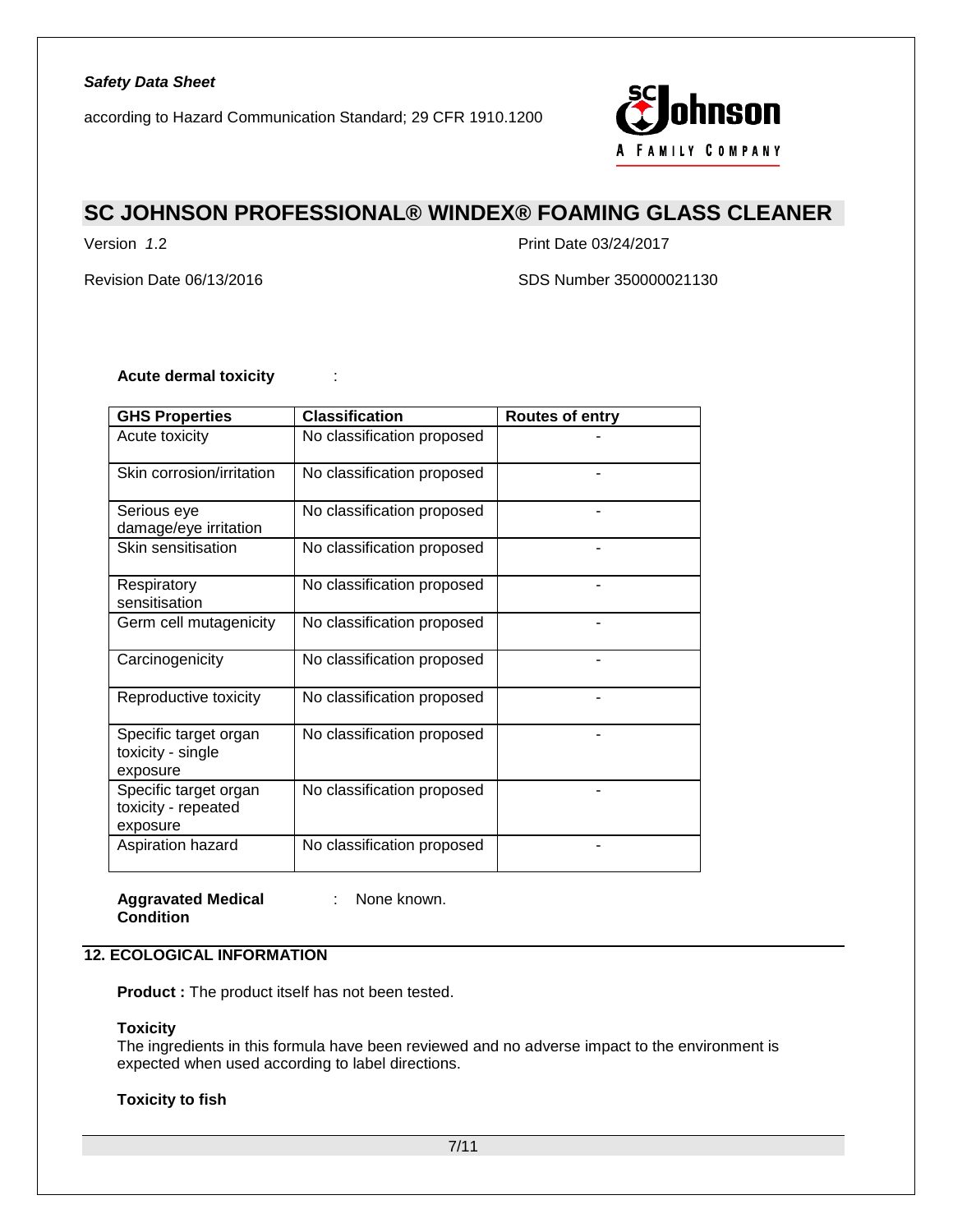

# **SC JOHNSON PROFESSIONAL® WINDEX® FOAMING GLASS CLEANER**

Version *1*.2 Print Date 03/24/2017

Revision Date 06/13/2016 SDS Number 350000021130

| <b>Components</b>                   | <b>End point</b>    | <b>Species</b>              | Value                   | <b>Exposure</b><br>time |
|-------------------------------------|---------------------|-----------------------------|-------------------------|-------------------------|
| <b>Isobutane</b>                    | <b>LC50</b><br>QSAR | Fish                        | 27.98 mg/l              | 96 h                    |
| Propylene glycol monobutyl<br>ether | static test<br>LC50 | Poecilia reticulata (guppy) | $> 560 -$<br>1,000 mg/l | 96 h                    |

## **Toxicity to aquatic invertebrates**

| <b>Components</b>                   | <b>End point</b>                | <b>Species</b>                | Value           | <b>Exposure</b><br>time |
|-------------------------------------|---------------------------------|-------------------------------|-----------------|-------------------------|
| Isobutane                           | LC50<br>QSAR                    | Daphnid                       | 16.33 mg/l      | 48 h                    |
| Propylene glycol monobutyl<br>ether | static test<br>EC <sub>50</sub> | Daphnia magna (Water<br>flea) | > 1,000<br>mg/l | 48 h                    |

## **Toxicity to aquatic plants**

| <b>Components</b>                   | End point        | <b>Species</b>                                   | Value           | <b>Exposure</b><br>time |
|-------------------------------------|------------------|--------------------------------------------------|-----------------|-------------------------|
| Isobutane                           | EC50<br>QSAR     | Green algae                                      | 8.57 mg/l       | 96 h                    |
| Propylene glycol monobutyl<br>ether | EC <sub>50</sub> | Pseudokirchneriella<br>subcapitata (green algae) | > 1,000<br>mg/l | 72 h                    |

# **Persistence and degradability**

| <b>Component</b> | <b>Biodegradation</b> | Exposure<br>time | Summarv               |
|------------------|-----------------------|------------------|-----------------------|
| <b>Isobutane</b> | 70 %                  | < 10d            | Readily biodegradable |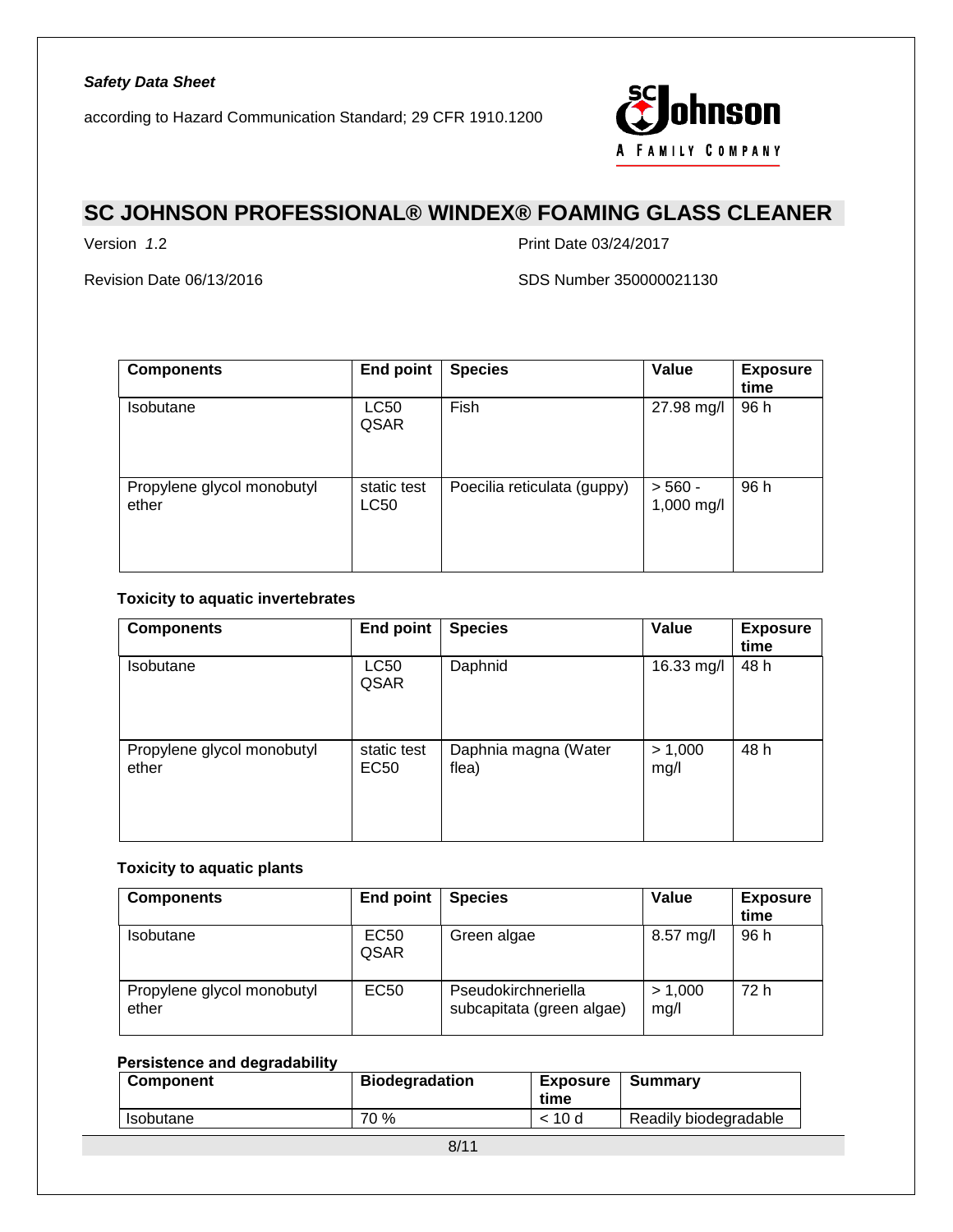

# **SC JOHNSON PROFESSIONAL® WINDEX® FOAMING GLASS CLEANER**

Version *1*.2 Print Date 03/24/2017

Revision Date 06/13/2016 SDS Number 350000021130

| Propylene glycol monobutyl<br>ether | 90% | 28 d | Readily biodegradable |
|-------------------------------------|-----|------|-----------------------|

## **Bioaccumulative potential**

| <b>Component</b>                    | <b>Bioconcentration</b><br>factor (BCF) | <b>Partition Coefficient n-</b><br>Octanol/water (log) |
|-------------------------------------|-----------------------------------------|--------------------------------------------------------|
| <b>Isobutane</b>                    | $1.57 - 1.97$                           | 2.8                                                    |
| Propylene glycol monobutyl<br>ether | 3.2 estimated                           | 1.2 Measured                                           |

### **Mobility**

| <b>Component</b>                    | End point         | Value     |
|-------------------------------------|-------------------|-----------|
| <b>Isobutane</b>                    | No data available |           |
| Propylene glycol monobutyl<br>ether | Koc               | $1.3 - 6$ |

## **PBT and vPvB assessment**

| Component                           | <b>Results</b>                       |
|-------------------------------------|--------------------------------------|
| <b>Isobutane</b>                    | Not fulfilling PBT and vPvB criteria |
| Propylene glycol monobutyl<br>ether | Not fulfilling PBT and vPvB criteria |

**Other adverse effects :** None known.

# **13. DISPOSAL CONSIDERATIONS**

Consumer may discard empty container in trash, or recycle where facilities exist.

# **14. TRANSPORT INFORMATION**

Please refer to the Bill of Lading/receiving documents for up-to-date shipping information.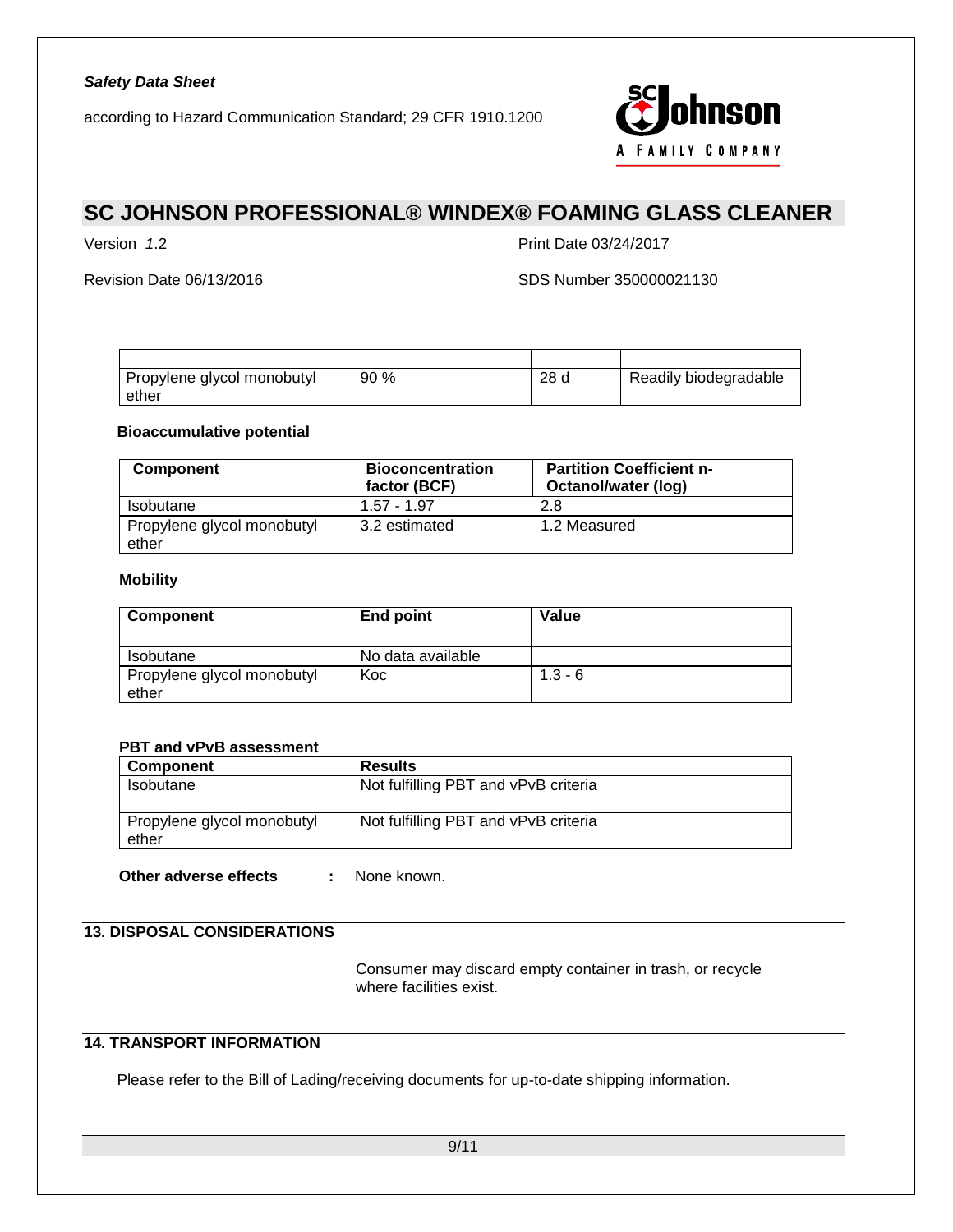

# **SC JOHNSON PROFESSIONAL® WINDEX® FOAMING GLASS CLEANER**

Version *1*.2 Print Date 03/24/2017

Revision Date 06/13/2016 SDS Number 350000021130

|                         | <b>Land transport</b> | Sea transport      | Air transport         |
|-------------------------|-----------------------|--------------------|-----------------------|
| <b>UN number</b>        | 1950                  | 1950               | 1950                  |
| <b>UN proper</b>        | AEROSOLS,             | AEROSOLS,          | AEROSOLS,             |
| shipping name           | Flammable             | Flammable          | Flammable             |
| <b>Transport hazard</b> | 2.1                   | 2                  | 2.1                   |
| class(es)               |                       |                    |                       |
| Packing group           |                       |                    |                       |
|                         |                       |                    |                       |
| <b>Environmental</b>    |                       |                    |                       |
| hazards                 |                       |                    |                       |
| <b>Special</b>          | Limited quantities    | Limited quantities | Limited quantities    |
| precautions for         | derogation may be     | derogation may be  | derogation may be     |
| user                    | applicable to this    | applicable to this | applicable to this    |
|                         | product, please check | product, please    | product, please check |
|                         | transport documents.  | check transport    | transport documents.  |
|                         |                       | documents.         |                       |

# **15. REGULATORY INFORMATION**

| <b>Notification status</b> |    | All ingredients of this product are listed or are excluded from<br>listing on the U.S. Toxic Substances Control Act (TSCA)<br>Chemical Substance Inventory. |
|----------------------------|----|-------------------------------------------------------------------------------------------------------------------------------------------------------------|
| <b>Notification status</b> | ÷. | All ingredients of this product comply with the New Substances<br>Notification requirements under the Canadian Environmental<br>Protection Act (CEPA).      |
| <b>California Prop. 65</b> |    | : This product is not subject to the reporting requirements under<br>California's Proposition 65.                                                           |

### **State Right To Know**

| Massachusetts RTK                                              | 75-28-5<br><b>Isobutane</b> |           |  |  |
|----------------------------------------------------------------|-----------------------------|-----------|--|--|
| No components are subject to the Minnesota "Right To Know" Act |                             |           |  |  |
| New Jersey HRTK                                                | Isobutane                   | 75-28-5   |  |  |
| Pennsylvania RTKL                                              | Water                       | 7732-18-5 |  |  |
|                                                                | Isobutane                   | 75-28-5   |  |  |
|                                                                | Ammonium Hydroxide          | 1336-21-6 |  |  |